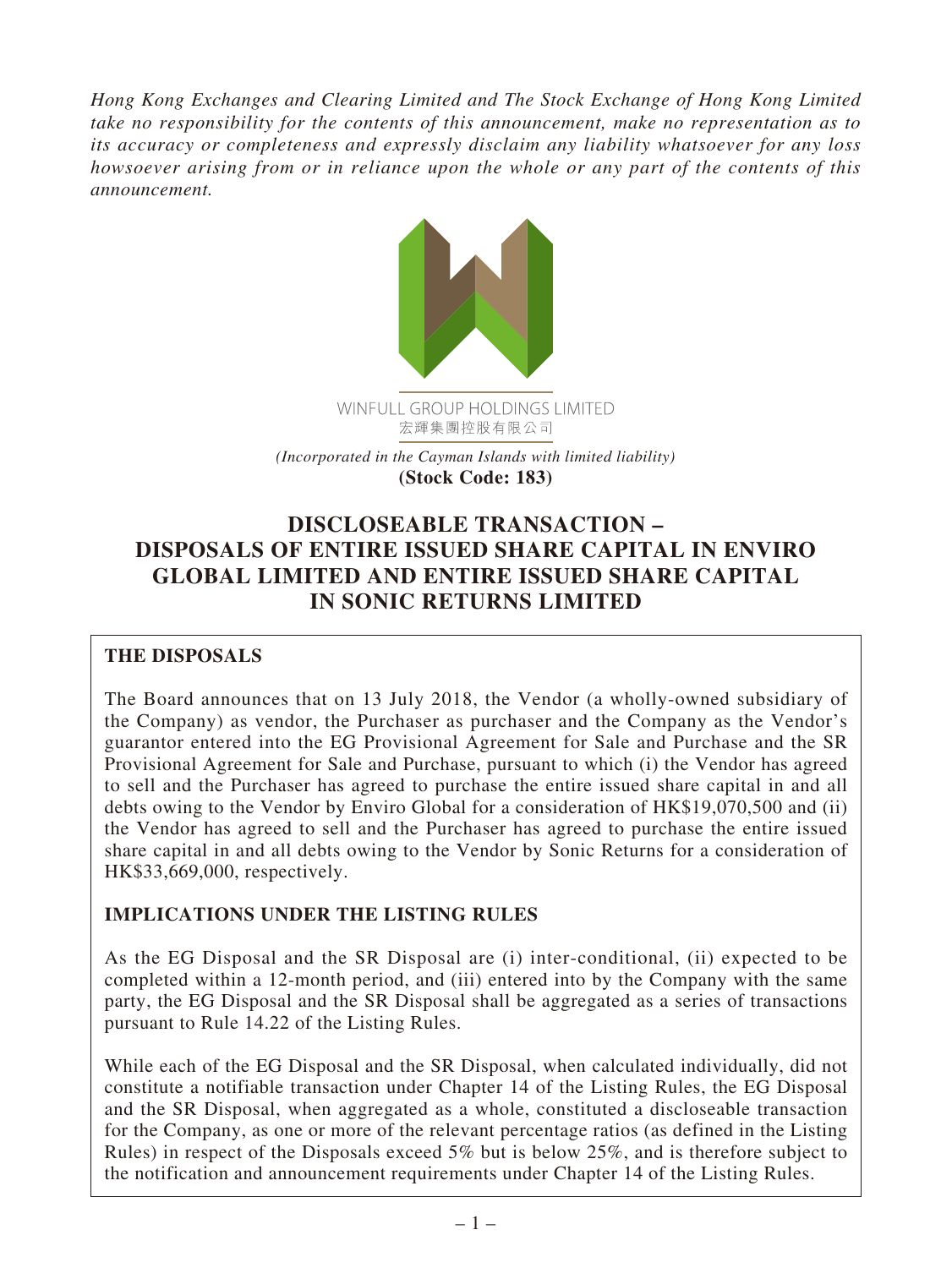**Shareholders and potential investors of the Company should note that the EG Disposal and the SR Disposal may or may not proceed as they are subject to the EG Conditions and the SR Conditions respectively, which may or may not be fulfilled. Shareholders and potential investors of the Company are reminded to exercise caution when dealing in the Shares.**

## **THE DISPOSALS**

The Board announces that on 13 July 2018, the Vendor (a wholly-owned subsidiary of the Company) as vendor, the Purchaser as purchaser and the Company as the Vendor's guarantor entered into the EG Provisional Agreement for Sale and Purchase and the SR Provisional Agreement for Sale and Purchase, pursuant to which (i) the Vendor has agreed to sell and the Purchaser has agreed to purchase the entire issued share capital in and all debts owing to the Vendor by Enviro Global for a consideration of HK\$19,070,500 and (ii) the Vendor has agreed to sell and the Purchaser has agreed to purchase the entire issued share capital in and all debts owing to the Vendor by Sonic Returns for a consideration of HK\$33,669,000, respectively.

## **EG PROVISIONAL AGREEMENT FOR SALE AND PURCHASE**

The material terms of the EG Provisional Agreement for Sale and Purchase are summarized below:

#### **Date**

13 July 2018

#### **Parties**

Vendor: the Vendor

Purchaser: the Purchaser

Vendor's guarantor: the Company

#### **Subject Matter**

Subject to the terms of the EG Provisional Agreement for Sale and Purchase, the Vendor has agreed to sell and the Purchaser has agreed to purchase the entire issued share capital in and all debts owing to the Vendor by Enviro Global for a consideration of HK\$19,070,500.

The Parties have agreed to use their reasonable endeavours to enter into a formal sale and purchase agreement on or before 15 August 2018, and in the event that the Vendor and the Purchaser fail to reach agreement on the terms of the formal agreement for sale and purchase on or before the said date, the EG Provisional Agreement for Sale and Purchase shall remain valid and of full force and effect and the parties to the same shall comply with their respective obligations thereunder.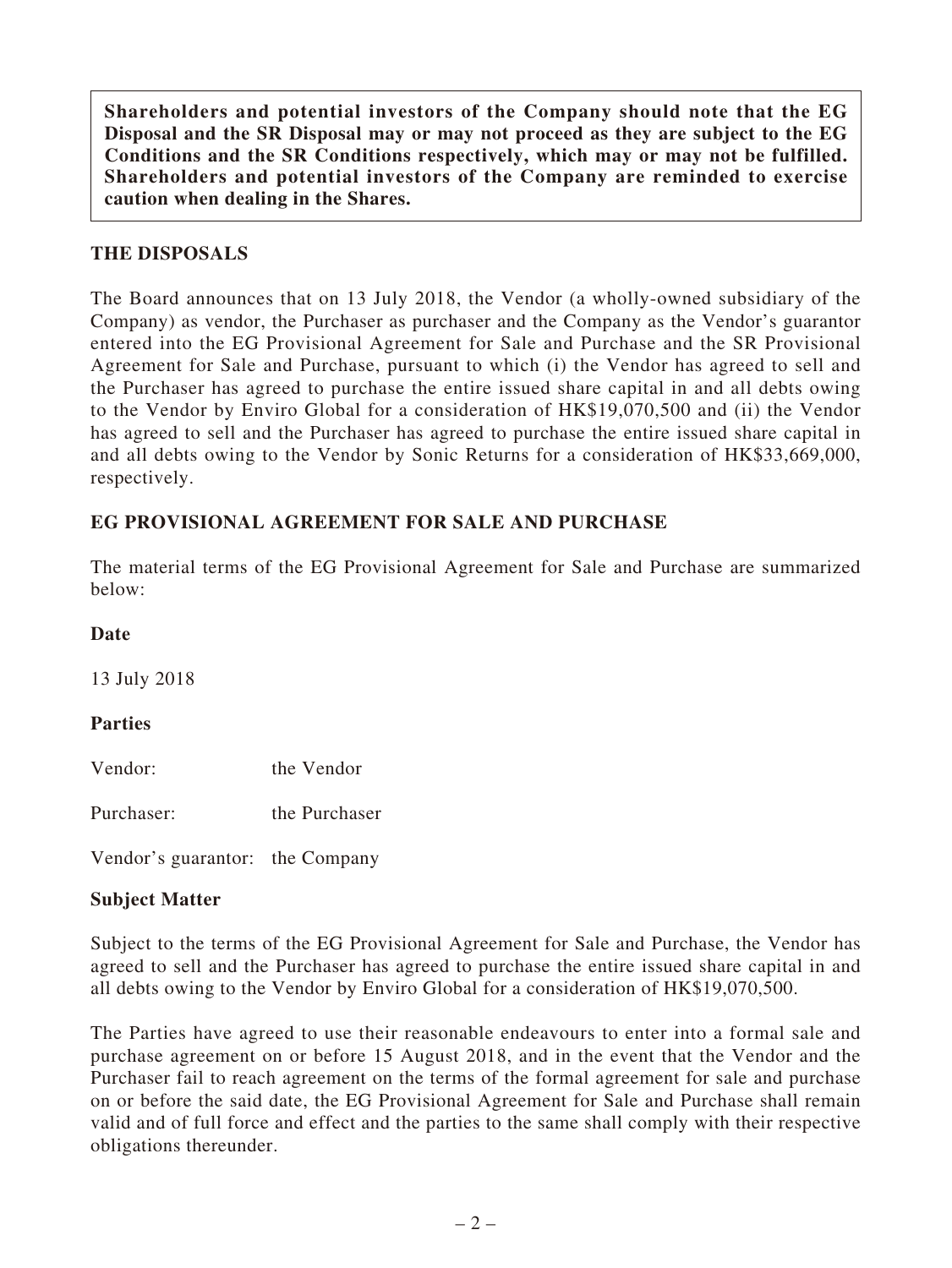## **Consideration**

The consideration of HK\$19,070,500 shall be payable by the Purchaser in the following manner:

- (i) HK\$1,000,000 as initial deposit to be paid to the Vendor's Solicitors as stakeholder upon signing of the EG Provisional Agreement for Sale and Purchase;
- (ii) HK\$907,050 as further deposit to be paid to the Vendor's Solicitors as stakeholder on or before 15 August 2018; and
- (iii) the remaining balance of the consideration of HK\$17,163,450 to be paid to the Vendor before 2:00 pm on the Completion Date or at such other date and time as the Parties may agree in writing.

Deposits paid under (i) and (ii) above shall be released by the Vendor's Solicitors to the Vendor, upon the Purchaser having confirmed that he is satisfied with the results of the due diligence review on Enviro Global and the mortgagee bank of the EG Property having confirmed that the balance of the consideration under (iii) above is sufficient to discharge the existing mortgage of the EG Property.

The consideration for the EG Disposal was determined after arm's length negotiations between the Vendor and the Purchaser through an estate agent taking into account, among other things, the recent market conditions of the property market in Hong Kong, the market value of the EG Property and the net assets value of Enviro Global.

Having considered the above and the factors described under the section headed "Reasons for and Benefits of the Disposals" below, the Directors consider that the consideration for the EG Disposal is fair and reasonable and in the interest of the Company and the Shareholders as a whole.

## **Conditions**

Completion of the EG Disposal is conditional upon the following EG Conditions:

- (i) the Purchaser having completed its due diligence review on the business, financial, legal and other aspects of Enviro Global and the results thereof does not show any material irregularity on the affairs of Enviro Global; and
- (ii) the Vendor having procured Enviro Global to give and prove a good title to the EG Property in accordance with section 13 and section 13A of the Conveyancing and Property Ordinance (Chapter 219 of the Laws of Hong Kong).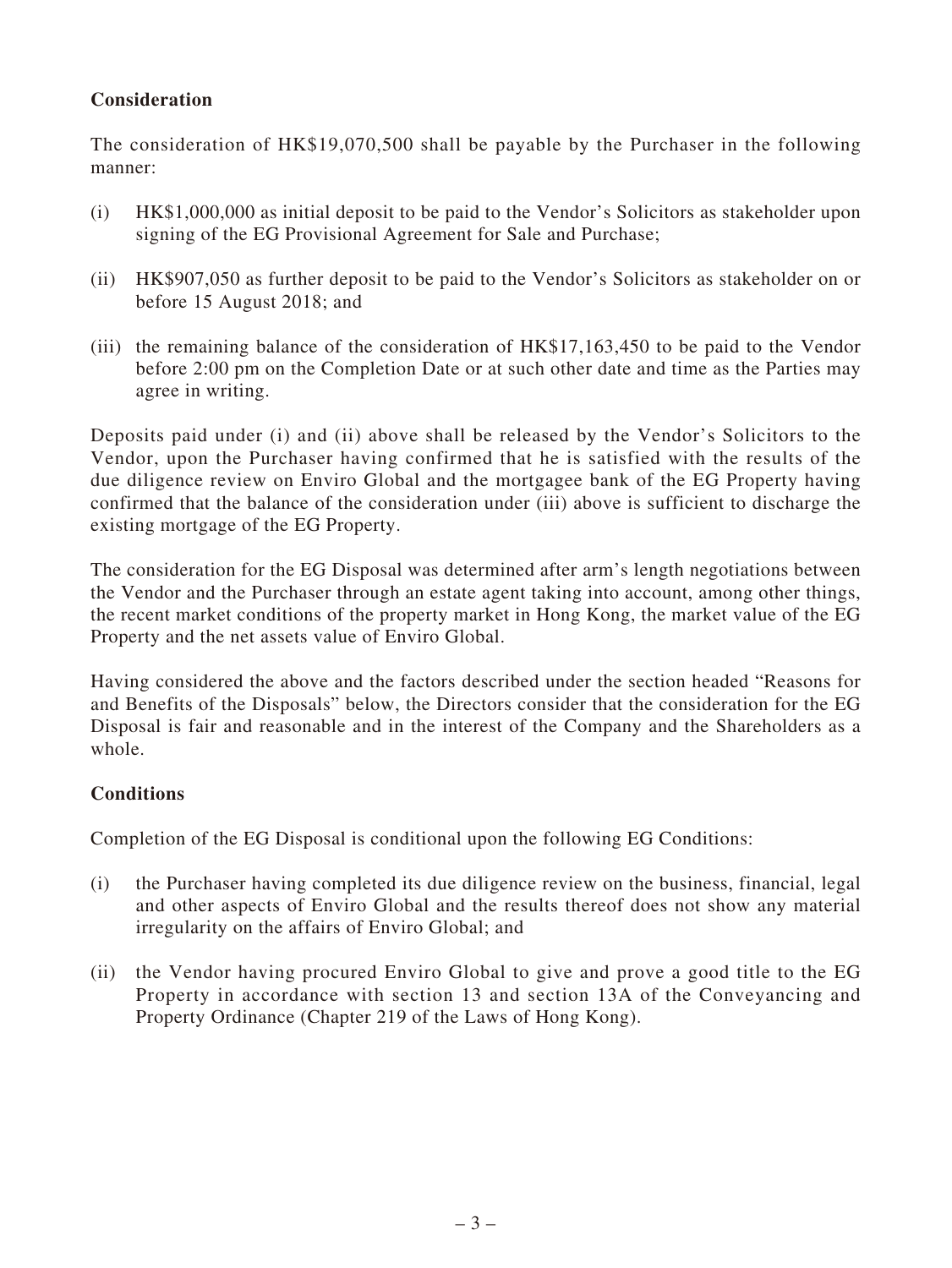If any of the EG Conditions is not fulfilled or waived by the Purchaser on or before the Completion Date, the Purchaser shall be entitled to cancel the EG Disposal whereupon all deposits paid by the Purchaser shall be returned by the Vendor or the Vendor's Solicitors to the Purchaser.

Completion of the EG Disposal is conditional upon the completion of the SR Disposal, and if the Purchaesr fails to complete the SR Disposal, s/he is deemed to have failed to complete the EG Disposal.

## **Completion**

If all the EG Conditions are fulfilled (or otherwise waived by the Purchaser in accordance with the EG Provisional Agreement for Sale and Purchase) on or before the Completion Date, completion for the EG Disposal shall take place on the Completion Date or such other date and time as the Parties may agree in writing. Completion of the EG Disposal will take place simultaneously with the completion of the SR Disposal.

## **Guarantee**

Pursuant to the terms of the EG Provisional Agreement for Sale and Purchase, the Company shall unconditionally and irrevocably guarantee due performance and observance of all obligations of the Vendor under the EG Provisional Agreement for Sale and Purchase. Further, the Company undertakes and agrees to indemnify the Purchaser and Enviro Global and keep the Purchaser and Enviro Global fully indemnified against all losses, costs, expenses and damages which may be sustained by the Purchaser and/or Enviro Global by reason of or in connection with any failure of the Vendor to perform any of its obligations under the EG Provisional Agreement for Sale and Purchase or breach of any warranties.

## **SR PROVISIONAL AGREEMENT FOR SALE AND PURCHASE**

The material terms of the SR Provisional Agreement for Sale and Purchase are summarized below:

## **Date**

13 July 2018

#### **Parties**

Vendor: the Vendor

Purchaser: the Purchaser

Vendor's guarantor: the Company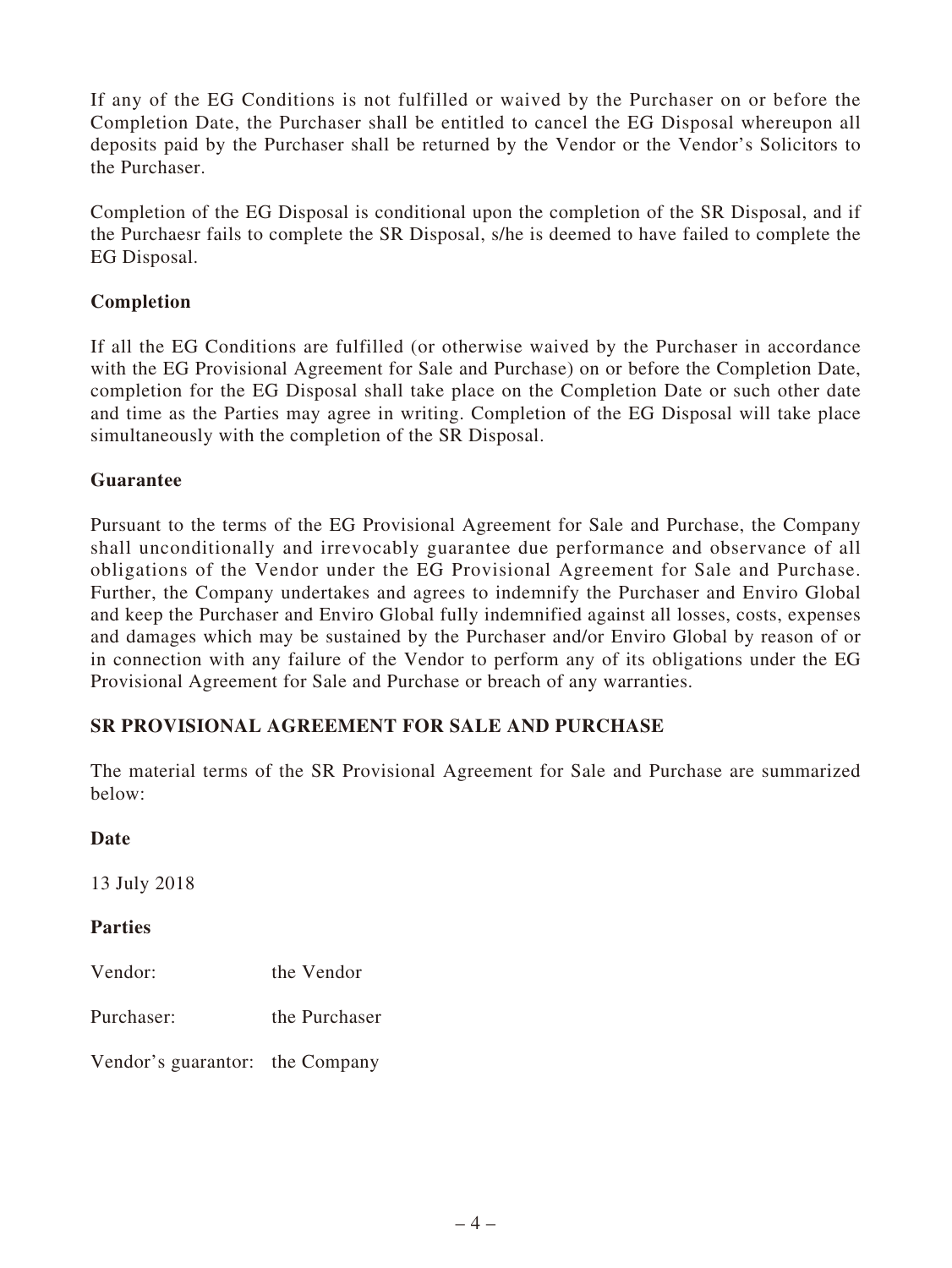## **Subject Matter**

Subject to the terms of the SR Provisional Agreement for Sale and Purchase, the Vendor has agreed to sell and the Purchaser has agreed to purchase the entire issued share capital in and all debts owing to the Vendor by Sonic Returns for a consideration of HK\$33,669,000.

The Parties have agreed to use their reasonable endeavours to enter into a formal sale and purchase agreement on or before 15 August 2018, and in the event that the Vendor and the Purchaser fail to reach agreement on the terms of the formal agreement for sale and purchase on or before the said date, the SR Provisional Agreement for Sale and Purchase shall remain valid and of full force and effect and the parties to the same shall comply with their respective obligations thereunder.

## **Consideration**

The consideration of HK\$33,669,000 shall be payable by the Purchaser in the following manner:

- (i) HK\$1,300,000 as initial deposit to be paid to the Vendor's Solicitors as stakeholder upon signing of the SR Provisional Agreement for Sale and Purchase;
- (ii) HK\$2,066,900 as further deposit to be paid to the Vendor's Solicitors as stakeholder on or before 15 August 2018; and
- (iii) the remaining balance of the consideration of HK\$30,302,100 to be paid to the Vendor before 2:00pm on the Completion Date or at such other date and time as the Parties may agree in writing.

Deposits paid under (i) and (ii) above shall be released by the Vendor's Solicitors to the Vendor, upon the Purchaser having confirmed that he is satisfied with the results of the due diligence review on Sonic Returns and the mortgagee bank of the SR Property having confirmed that the balance of the consideration under (iii) above is sufficient to discharge the existing mortgage of the EG Property.

The consideration for the SR Disposal was determined after arm's length negotiations between the Vendor and the Purchaser through an estate agent taking into account, among other things, the recent market conditions of the property market in Hong Kong, the market value of the SR Property and the net assets value of Sonic Returns.

Having considered the above and the factors described under the section headed "Reasons for and Benefits of the Disposals" below, the Directors consider that the consideration for the SR Disposal is fair and reasonable and in the interest of the Company and the Shareholders as a whole.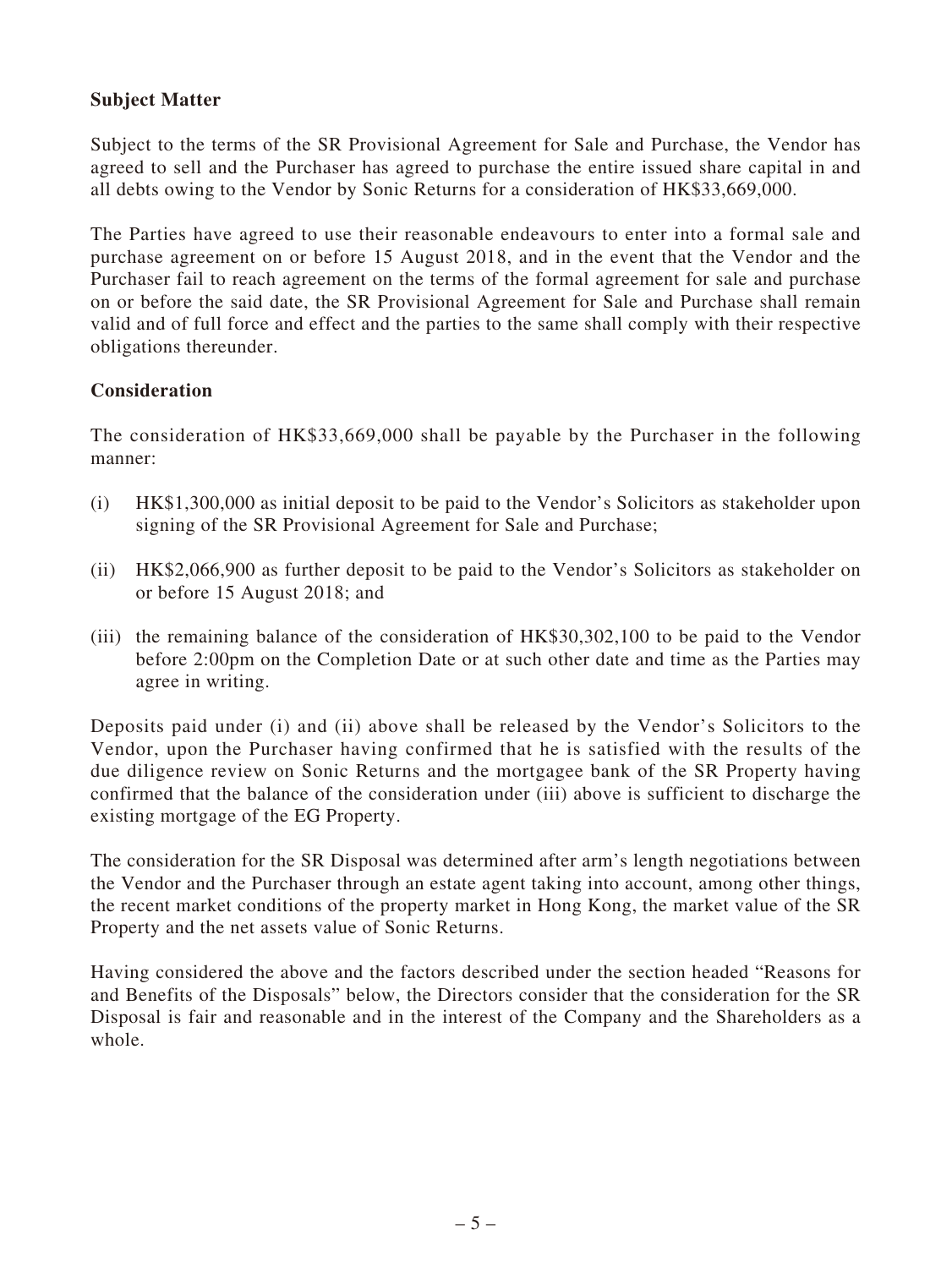## **Conditions**

Completion of the SR Disposal is conditional upon the following SR Conditions:

- (i) the Purchaser having completed its due diligence review on the business, financial, legal and other aspects of Sonic Returns and the results thereof does not show any material irregularity on the affairs of Sonic Returns; and
- (ii) the Vendor having procured Sonic Returns to give and prove a good title to the SR Property in accordance with section 13 and section 13A of the Conveyancing and Property Ordinance (Chapter 219 of the Laws of Hong Kong).

If any of the SR Conditions is not fulfilled or waived by the Purchaser on or before the Completion Date, the Purchaser shall be entitled to cancel the SR Disposal whereupon all deposits paid by the Purchaser shall be returned by the Vendor or the Vendor's Solicitors to the Purchaser.

Completion of the SR Disposal is conditional upon the completion of the EG Disposal, and if the Purchaesr fails to complete the EG Disposal, s/he is deemed to have failed to complete the SR Disposal.

## **Completion**

If all the SR Conditions are fulfilled (or otherwise waived by the Purchaser in accordance with the SR Provisional Agreement for Sale and Purchase) on or before the Completion Date, completion for the SR Disposal shall take place on the Completion Date or such other date and time as the Parties may agree in writing. Completion of the SR Disposal will take place simultaneously with the completion of the EG Disposal.

## **Guarantee**

Pursuant to the terms of the SR Provisional Agreement for Sale and Purchase, the Company shall unconditionally and irrevocably guarantee and procure due performance and observance of all obligations of the Vendor under the SR Provisional Agreement for Sale and Purchase. Further, the Company undertakes and agrees to indemnify the Purchaser and Sonic Returns and keep the Purchaser and Sonic Returns fully indemnified against all losses, costs, expenses and damages which may be sustained by the Purchaser and/or Sonic Returns by reason of or in connection with any failure of the Vendor to perform any of its obligations under the SR Provisional Agreement for Sale and Purchase or breach of any warranties.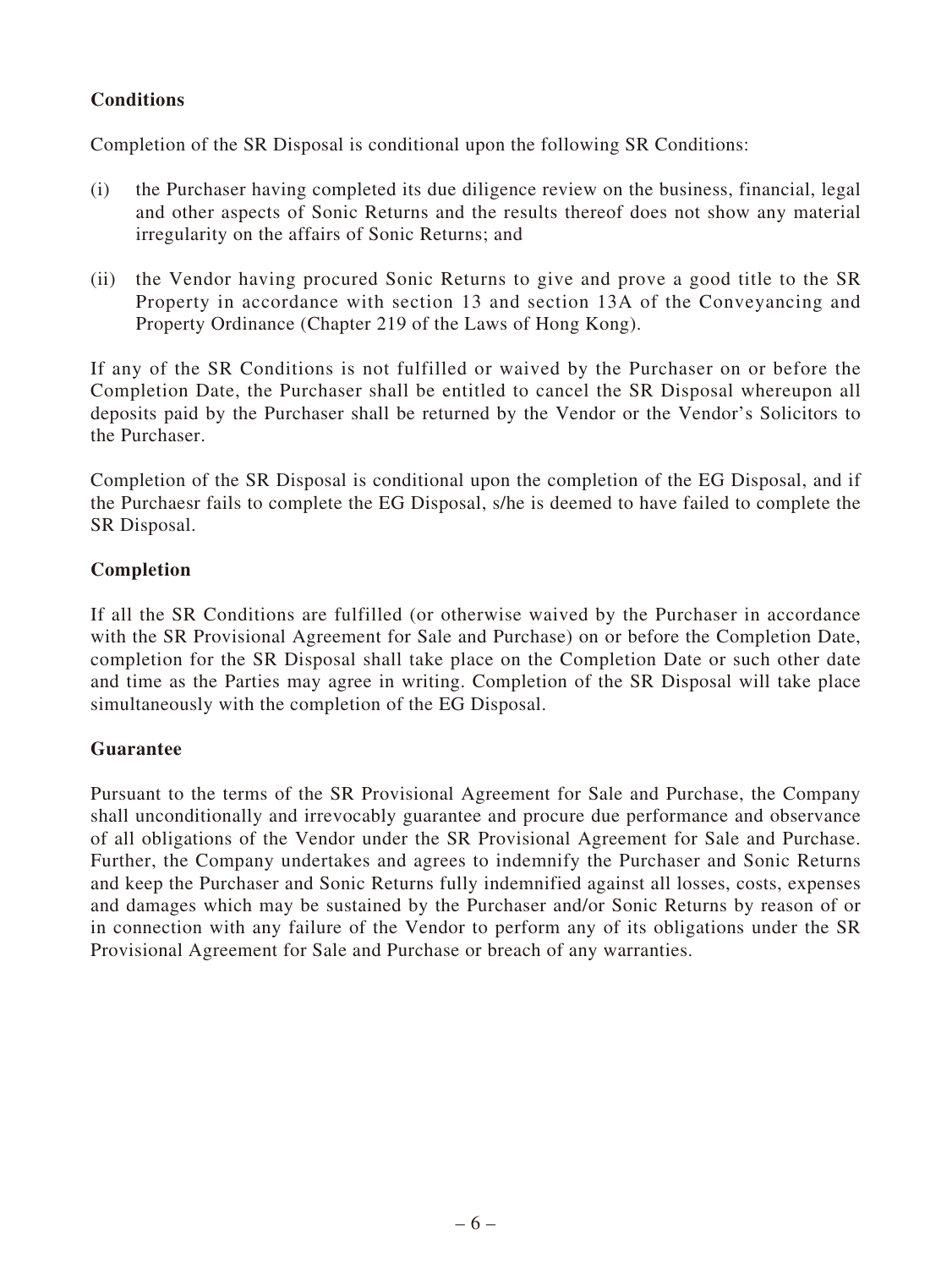## **INFORMATION OF ENVIRO GLOBAL AND SONIC RETURNS**

#### **Enviro Global**

Enviro Global is a company incorporated in the BVI with limited liability on 8 March 2017. The principal business activity of Enviro Global is property investment.

Set out below is the unaudited financial information of Enviro Global for the period from its incorporation date of 8 March 2017 up to 30 June 2017:

|                                   | For the             |
|-----------------------------------|---------------------|
|                                   | period from         |
|                                   | <b>8 March 2017</b> |
|                                   | up to 30 June 2017  |
|                                   | HK\$'000            |
|                                   | (unaudited)         |
| Revenue                           | 29.5                |
| Net (loss) profit before taxation | 319.0               |
| Net (loss) profit after taxation  | 319.0               |
| Net assets                        | 319.0               |

The unaudited total asset value of Enviro Global as at 31 December 2017 is approximately HK\$14,985,000.

#### **Sonic Returns**

Sonic Returns is a company incorporated in the BVI with limited liability on 8 March 2017. The principal business activity of Sonic Returns is property investment.

Set out below is the unaudited financial information of Sonic Returns for the period from its incorporation date of 8 March 2017 up to 30 June 2017:

|                                   | For the             |
|-----------------------------------|---------------------|
|                                   | period from         |
|                                   | <b>8 March 2017</b> |
|                                   | up to 30 June 2017  |
|                                   | HK\$'000            |
|                                   | (unaudited)         |
| Revenue                           | 52.1                |
| Net (loss) profit before taxation | 171.6               |
| Net (loss) profit after taxation  | 171.6               |
| Net assets                        | 171.6               |

The unaudited total asset value of Sonic Returns as at 31 December 2017 is approximately HK\$26,211,000.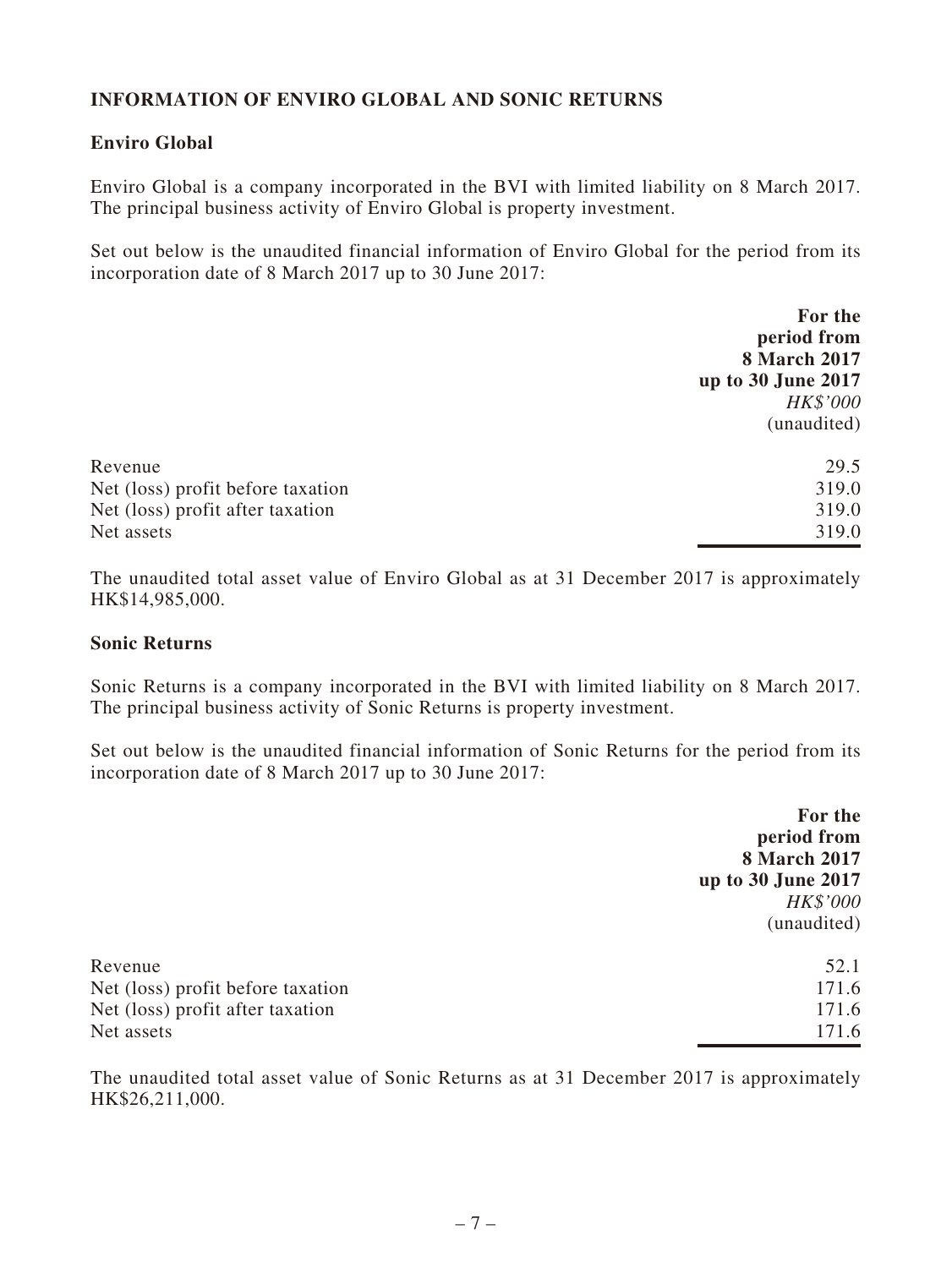## **INFORMATION OF THE PURCHASER**

The Purchaser is an individual, and to the best of the Directors' knowledge, information and belief having made all reasonable enquiries, the Purchaser is a third party independent of the Company and its connected persons.

## **FINANCIAL EFFECTS OF THE DISPOSALS**

## **EG Disposal**

Upon completion of the EG Disposal, Enviro Global will cease to be a subsidiary of the Company and the financial results of Enviro Global will cease to be consolidated into those of the Company.

The EG Disposal is expected to recognise a gain before tax of approximately HK\$4.4 million to the Group, which is calculated based on the consideration less (i) the net asset value of Enviro Global as at 30 June 2017 and all debts owing to the Vendor by Enviro Global and (ii) the related costs and expenses of the Group for this transaction. Subject to audit, the actual amount of the gain on the EG Disposal to be recognised by the Group will depend on the net asset value of Enviro Global as at completion of the EG Disposal and therefore may be different from the amount mentioned above.

## **SR Disposal**

Upon completion of the SR Disposal, Sonic Returns will cease to be a subsidiary of the Company and the financial results of Sonic Returns will cease to be consolidated into those of the Company.

The SR Disposal is expected to recognise a gain before tax of approximately HK\$8.0 million to the Group, which is calculated based on the consideration less (i) the net asset value of Sonic Returns as at 30 June 2017 and all debts owing to the Vendor by Sonic Returns and (ii) the related costs and expenses of the Group for this transaction. Subject to audit, the actual amount of the gain on the SR Disposal to be recognised by the Group will depend on the net asset value of Sonic Returns as at completion of the SR Disposal and therefore may be different from the amount mentioned above.

## **REASONS FOR AND BENEFITS OF THE DISPOSALS**

The Group is principally engaged in property investment and trading, property development and provision of renovation services.

The Directors are optimistic about the prospect of the Hong Kong office market. The Directors consider that, in light of the gain from the Disposals, the Disposals represent good opportunities for realisation of the Group's investment property which are commercial offices. Further, the proceeds from the Disposals can further strengthen the cash position of the Group and will allow the Group to reallocation its resources for its principal activities.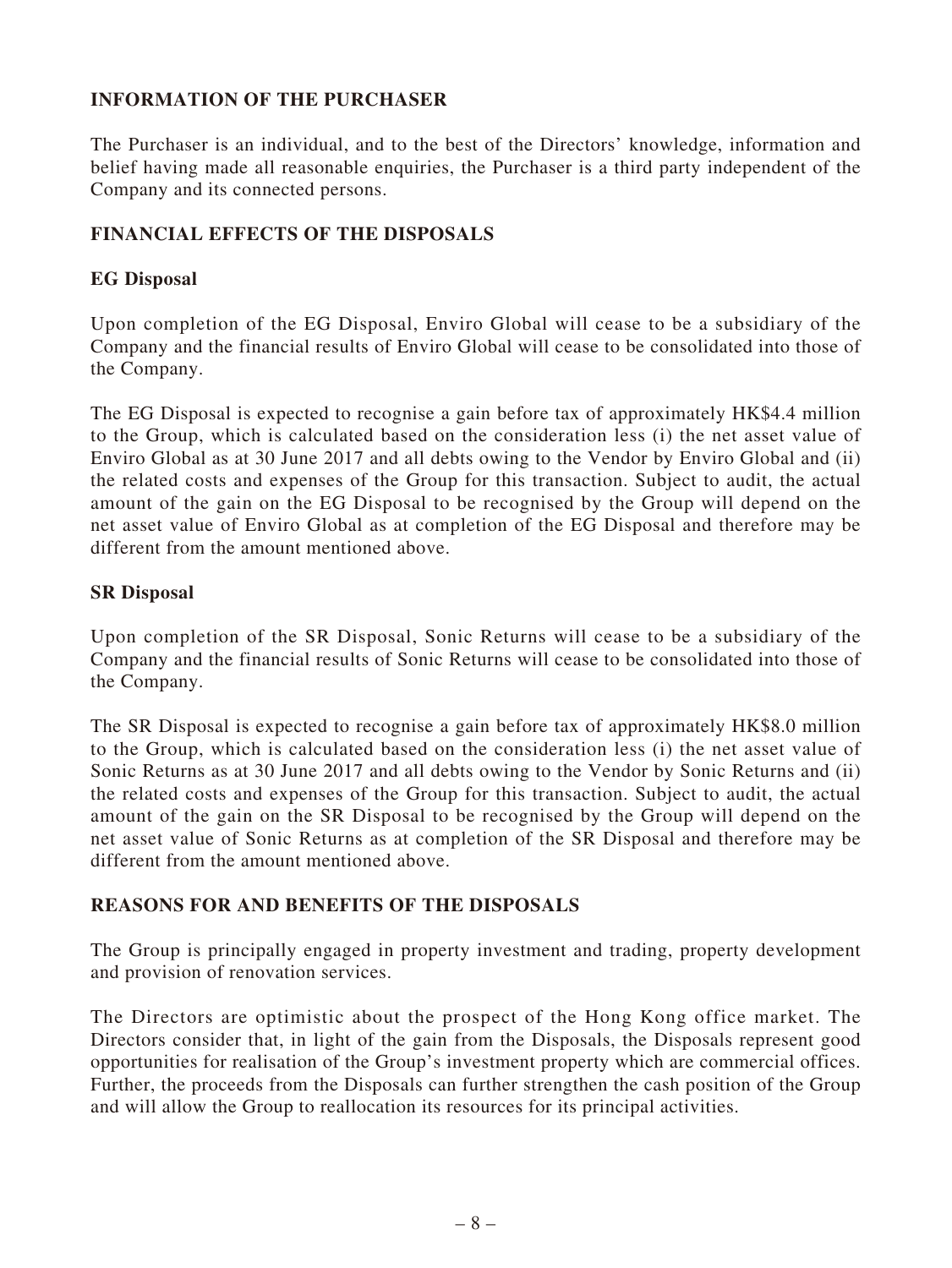Taking into account the abovementioned factors, the Directors consider that the terms and conditions of the Disposals are fair and reasonable and on normal commercial terms and are in the interests of the Company and Shareholders as a whole.

## **USE OF PROCEEDS**

The net proceeds from the Disposals shared by the Group will be approximately HK\$52.2 million which will be used for its principal business activities of acquisition of properties for investment, trading and development.

## **IMPLICATIONS UNDER THE LISTING RULES**

As the EG Disposal and the SR Disposal are (i) inter-conditional, (ii) expected to be completed within a 12-month period, and (iii) entered into by the Company with the same party, the EG Disposal and the SR Disposal shall be aggregated as a series of transactions pursuant to Rule 14.22 of the Listing Rules.

While each of the EG Disposal and the SR Disposal, when calculated individually, did not constitute a notifiable transaction under Chapter 14 of the Listing Rules, the EG Disposal and the SR Disposal, when aggregated as a whole, constituted a discloseable transaction for the Company, as one or more of the relevant percentage ratios (as defined in the Listing Rules) in respect of the Disposals exceed 5% but is below 25%, and is therefore subject to the notification and announcement requirements under Chapter 14 of the Listing Rules.

#### **GENERAL**

**Shareholders and potential investors of the Company should note that the EG Disposal and the SR Disposal may or may not proceed as they are subject to the EG Conditions and the SR Conditions respectively, which may or may not be fulfilled. Shareholders and potential investors of the Company are reminded to exercise caution when dealing in the Shares.**

## **DEFINITIONS**

In this announcement, the following expressions have the meanings set out below unless the context requires otherwise:

| "Board"           | the board of Directors                                                                                                                                                                                           |
|-------------------|------------------------------------------------------------------------------------------------------------------------------------------------------------------------------------------------------------------|
| " $BVI"$          | the British Virgin Islands                                                                                                                                                                                       |
| "Completion Date" | 19 October 2018                                                                                                                                                                                                  |
| "Company"         | Winfull Group Holdings Limited, a company incorporated<br>in the Cayman Islands with limited liability and the issued<br>Shares of which are listed on the main board of the Stock<br>Exchange (stock code: 183) |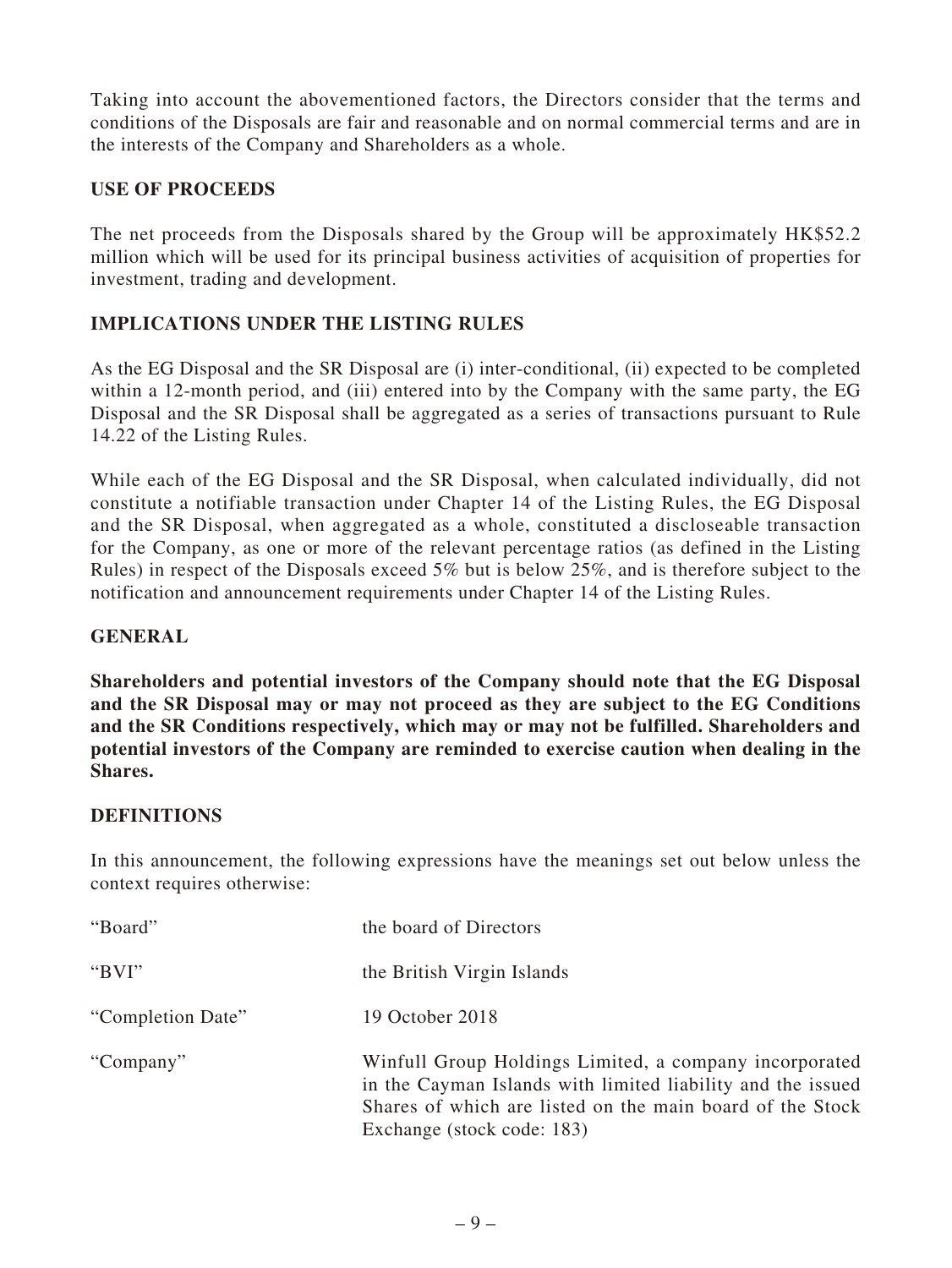| "connected person(s)"                               | has the meaning ascribed to it in the Listing Rules                                                                                                                                                            |
|-----------------------------------------------------|----------------------------------------------------------------------------------------------------------------------------------------------------------------------------------------------------------------|
| "Director(s)"                                       | the director( $s$ ) of the Company                                                                                                                                                                             |
| "Disposals"                                         | the EG Disposal and the SR Disposal                                                                                                                                                                            |
| "EG Condition(s)"                                   | the condition(s) precedent to completion of the EG Disposal,<br>as more particularly set out under the section headed "EG<br>Provisional Agreement for Sale and Purchase – Conditions"<br>to this announcement |
| "EG Disposal"                                       | the sale of (i) the entire issued share capital of Enviro Global<br>and (ii) all debts owing to the Vendor by Enviro Global,<br>pursuant to the EG Provisional Agreement for Sale and<br>Purchase              |
| "EG Property"                                       | an office premises at Office No. 2 on 29th Floor, Universal<br>Trade Centre, No. 3 Arbuthnot Road, Hong Kong                                                                                                   |
| "EG Provisional Agreement<br>for Sale and Purchase" | the provisional agreement for sale and purchase in relation to<br>the EG Disposal dated 13 July 2018 entered into among the<br>Vendor, the Purchaser and the Company                                           |
| "Enviro Global"                                     | Enviro Global Limited, a company incorporated in the BVI<br>with limited liability, a wholly-owned subsidiary of the<br>Company and the sole legal and beneficial owner of the EG<br>Property                  |
| "Group"                                             | the Company and its subsidiaries                                                                                                                                                                               |
| "HK\$"                                              | Hong Kong dollars, the lawful currency of the Hong Kong                                                                                                                                                        |
| "Listing Rules"                                     | the Rules Governing the Listing of Securities on the Stock<br>Exchange                                                                                                                                         |
| "Party(ies)"                                        | the party(ies) to the Provisional Agreement for Sale and<br>Purchase                                                                                                                                           |
| "Purchaser"                                         | Ms. Hon Ching Lan, being the purchaser under each of the<br>EG Provisional Agreement for Sale and Purchase and the SR<br>Provisional Agreement for Sale and Purchase                                           |
| "Share $(s)$ "                                      | ordinary share(s) of $HK$0.01$ each in the share capital of the<br>Company                                                                                                                                     |
| "Shareholder(s)"                                    | $holder(s)$ of issued $Share(s)$                                                                                                                                                                               |